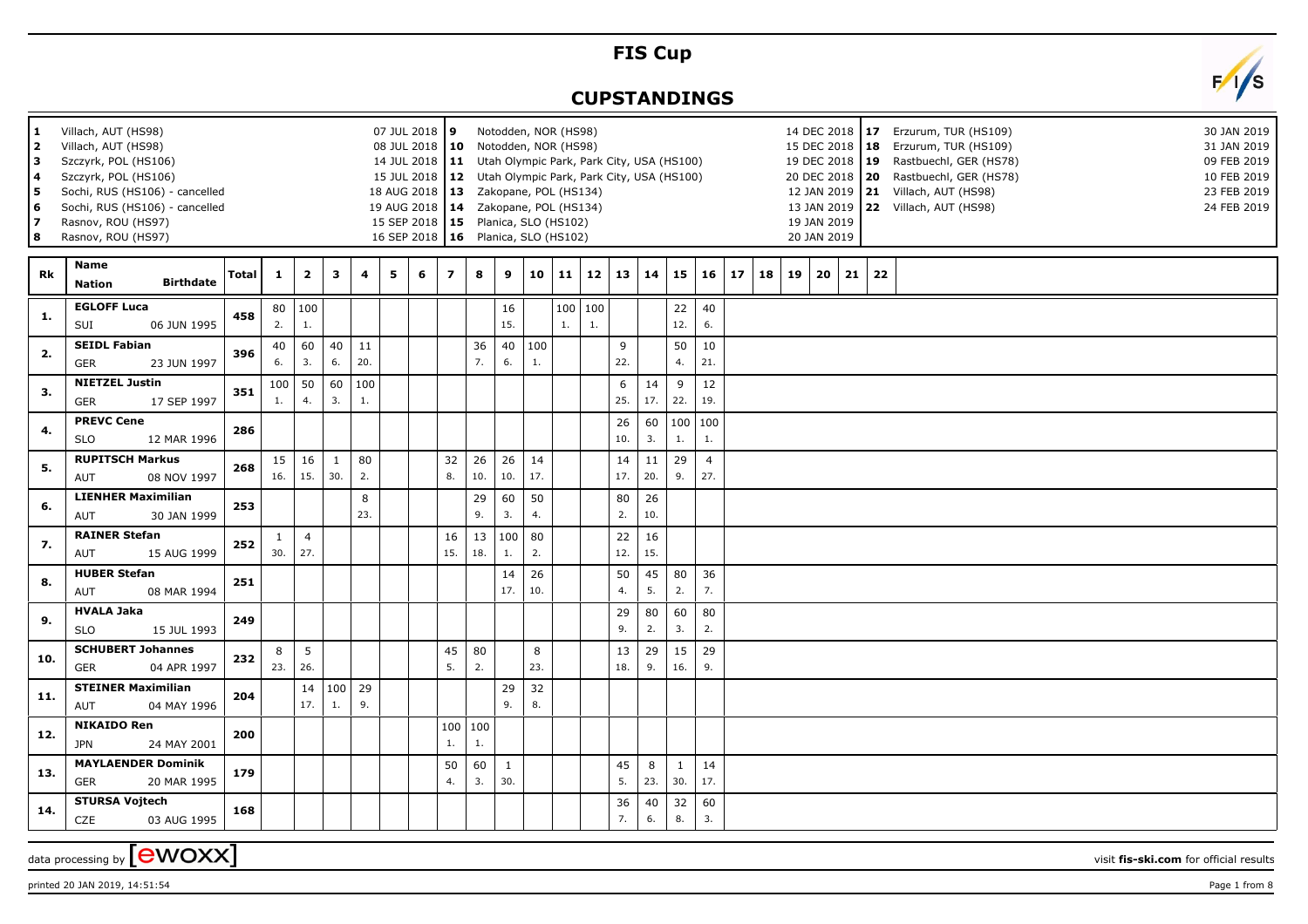| Rk  | Name<br><b>Birthdate</b><br><b>Nation</b>                | <b>Total</b> | $\mathbf{1}$ | $\overline{\mathbf{2}}$ | $\mathbf{3}$          | 4         | 5 | 6 | $\overline{z}$ | 8         | 9         | 10        | 11       | $12 \mid 13$ |           | 14                     | 15        | 16        | 17 | 18 | 19 | 20 | 21 | 22 |  |
|-----|----------------------------------------------------------|--------------|--------------|-------------------------|-----------------------|-----------|---|---|----------------|-----------|-----------|-----------|----------|--------------|-----------|------------------------|-----------|-----------|----|----|----|----|----|----|--|
| 15. | <b>HAAGEN David</b><br>06 APR 2002<br>AUT                | 166          |              | 26<br>10.               |                       |           |   |   |                |           |           |           |          |              | 40<br>6.  | 100<br>1.              |           |           |    |    |    |    |    |    |  |
| 16. | <b>HOERL Jan</b><br>16 OCT 1998<br>AUT                   | 165          |              |                         | 15<br>16.             | 45<br>5.  |   |   | 60<br>3.       | 45<br>5.  |           |           |          |              |           |                        |           |           |    |    |    |    |    |    |  |
| 17. | <b>WATANABE Hiroaki</b><br>18 SEP 1991<br><b>JPN</b>     | 160          |              |                         |                       |           |   |   |                |           |           |           | 80<br>2. | 80<br>2.     |           |                        |           |           |    |    |    |    |    |    |  |
| 18. | <b>TOLLINGER Elias</b><br>AUT<br>25 MAR 1995             | 158          | 24<br>11.    | 45<br>5.                |                       | 18<br>14. |   |   |                |           |           | 22<br>12. |          |              |           |                        | 29<br>9.  | 20<br>13. |    |    |    |    |    |    |  |
| 19. | <b>MOERTH Claudio</b><br>AUT<br>27 OCT 2000              | 150          |              |                         |                       |           |   |   |                |           |           |           |          |              | 100<br>1. | 50<br>4.               |           |           |    |    |    |    |    |    |  |
| 20. | <b>DOLEZEL Dusan</b><br>CZE<br>05 JUN 1998               | 147          |              |                         |                       |           |   |   | 11<br>20.      | 6<br>25.  |           |           |          |              | 60<br>3.  | 36<br>7.               | 10<br>21. | 24<br>11. |    |    |    |    |    |    |  |
| 21. | <b>JUROSZEK Kacper</b><br>05 JUN 2001<br>POL             | 141          | 29<br>9.     | 11<br>20.               | 50<br>4.              | 9<br>22.  |   |   |                |           | 9<br>22.  | 18<br>14. |          |              |           | 15<br>16.              |           |           |    |    |    |    |    |    |  |
| 22. | <b>SCHIFFNER Markus</b><br>AUT<br>05 JUN 1992            | 135          | 36<br>7.     | 29<br>9.                | 20<br>13.             | 50<br>4.  |   |   |                |           |           |           |          |              |           |                        |           |           |    |    |    |    |    |    |  |
| 23. | <b>LEITNER Clemens</b><br>07 NOV 1998<br>AUT             | 134          |              |                         |                       |           |   |   | 18<br>14.      | 11<br>20. | 60<br>3.  | 45<br>5.  |          |              |           |                        |           |           |    |    |    |    |    |    |  |
| 24. | <b>DESCHWANDEN Gregor</b><br>SUI<br>27 FEB 1991          | 130          | 50<br>4.     | 80<br>2.                |                       |           |   |   |                |           |           |           |          |              |           |                        |           |           |    |    |    |    |    |    |  |
| 25. | <b>MARKENG Thomas Aaser</b><br>18 JUN 2000<br><b>NOR</b> | 129          | 45<br>5.     | 40<br>6.                | 32<br>8.              | 12<br>19. |   |   |                |           |           |           |          |              |           |                        |           |           |    |    |    |    |    |    |  |
| 26. | <b>CECON Federico</b><br>11 JUN 1994<br><b>ITA</b>       | 127          |              |                         |                       |           |   |   |                |           |           |           | 40<br>6. | 36<br>7.     |           |                        | 36<br>7.  | 15<br>16. |    |    |    |    |    |    |  |
| 27. | <b>NAKAMURA Naoki</b><br>19 SEP 1996<br><b>JPN</b>       | 125          |              |                         | 80<br>2.              | 45<br>5.  |   |   |                |           |           |           |          |              |           |                        |           |           |    |    |    |    |    |    |  |
| 28. | <b>SCHWANN Mika</b><br>30 JUL 1999<br>AUT                | 124          | 14<br>17.    |                         |                       |           |   |   | 24<br>11.      | 40<br>6.  | 14<br>17. |           |          |              |           |                        |           | 32<br>8.  |    |    |    |    |    |    |  |
| 29. | <b>SAMEC Matevz</b><br>20 AUG 1997<br><b>SLO</b>         | 122          |              |                         |                       |           |   |   |                |           |           |           |          |              | 20<br>13. | 12<br>19.              | 40<br>6.  | 50<br>4.  |    |    |    |    |    |    |  |
| 30. | <b>LARSON Casey</b><br>16 DEC 1998<br><b>USA</b>         | 120          |              |                         |                       |           |   |   |                |           |           |           | 60<br>3. | 60<br>3.     |           |                        |           |           |    |    |    |    |    |    |  |
| 30. | <b>WIENERROITHER Julian</b><br>05 JUL 1999<br>AUT        | 120          |              |                         |                       |           |   |   |                |           | 80<br>2.  | 16<br>15. |          |              | 18<br>14. | $6\phantom{.}6$<br>25. |           |           |    |    |    |    |    |    |  |
| 32. | <b>RAIMUND Philipp</b><br><b>GER</b><br>23 JUN 2000      | 112          |              |                         |                       |           |   |   | 80<br>2.       | 32<br>8.  |           |           |          |              |           |                        |           |           |    |    |    |    |    |    |  |
| 33. | <b>HOFER Thomas</b><br>AUT<br>28 JAN 1996                | 110          | 12<br>19.    | 36<br>7.                | $\overline{2}$<br>29. | 60<br>3.  |   |   |                |           |           |           |          |              |           |                        |           |           |    |    |    |    |    |    |  |

data processing by **CWOXX** visit **fis-ski.com** for official results

printed 20 JAN 2019, 14:51:54 **Page 2** from 8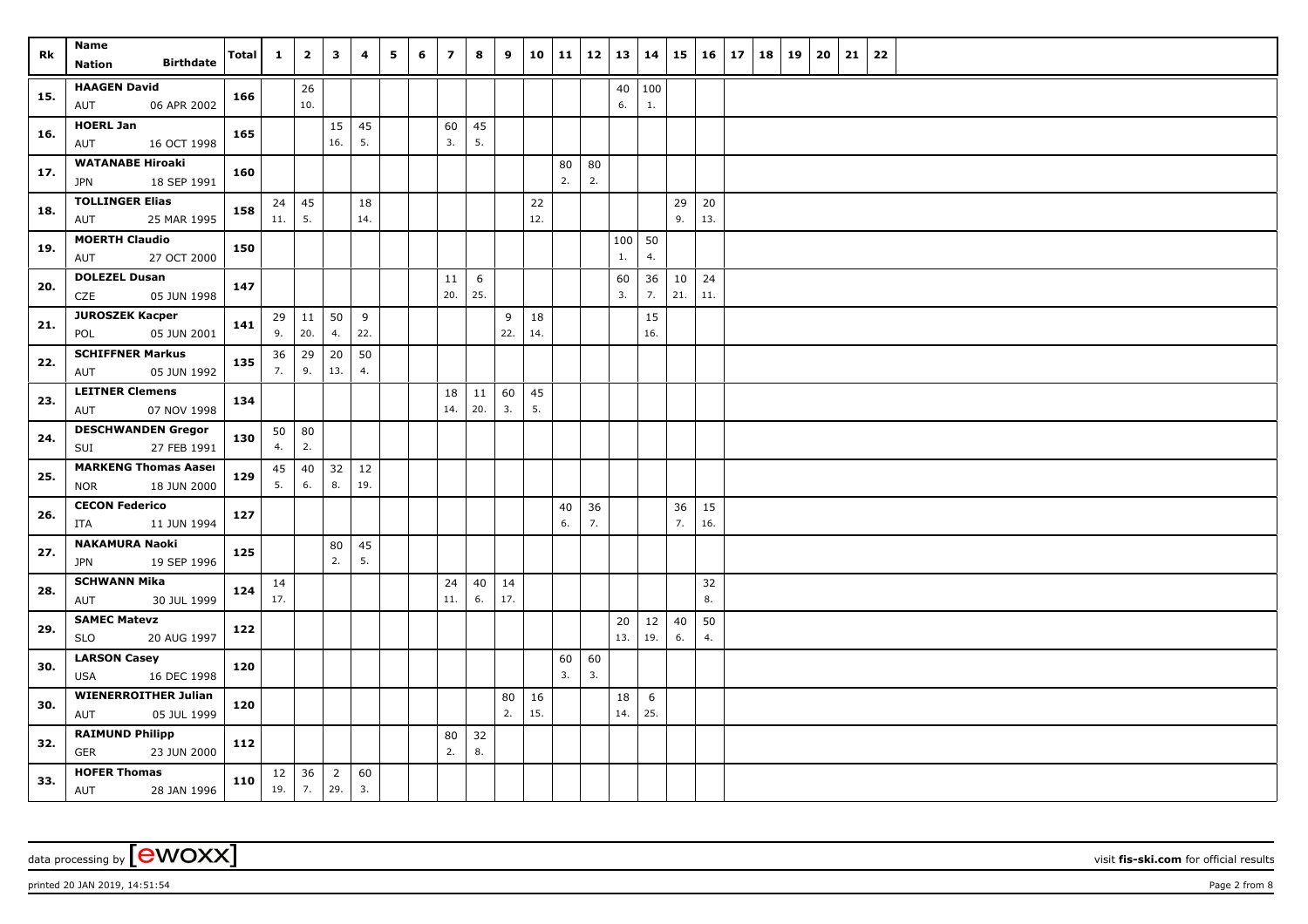| Rk  | Name<br><b>Birthdate</b><br><b>Nation</b>     | <b>Total</b> | $\mathbf{1}$ | $\overline{\mathbf{2}}$     | $\overline{\mathbf{3}}$ | 4         | 5 | 6 | $\overline{z}$ | 8                      | 9         | 10                    | 11       | 12 | 13                    | 14             |                       | $15 \mid 16$ | 17 | 18 | 19 | 20 | 21 | 22 |  |
|-----|-----------------------------------------------|--------------|--------------|-----------------------------|-------------------------|-----------|---|---|----------------|------------------------|-----------|-----------------------|----------|----|-----------------------|----------------|-----------------------|--------------|----|----|----|----|----|----|--|
|     | <b>AUNE Joakim</b>                            |              |              |                             |                         |           |   |   |                |                        |           |                       |          |    |                       |                |                       |              |    |    |    |    |    |    |  |
| 34. | 10 AUG 1993<br><b>NOR</b>                     | 105          |              |                             |                         |           |   |   |                |                        | 45<br>5.  | 60<br>3.              |          |    |                       |                |                       |              |    |    |    |    |    |    |  |
|     | <b>SOUKUP Matthew</b>                         |              |              |                             |                         |           |   |   |                |                        |           |                       | 50       | 50 |                       |                |                       |              |    |    |    |    |    |    |  |
| 35. | CAN<br>31 AUG 1997                            | 100          |              |                             |                         |           |   |   |                |                        |           |                       | 4.       | 4. |                       |                |                       |              |    |    |    |    |    |    |  |
|     | <b>MOGEL Zak</b>                              |              | 60           |                             |                         | 36        |   |   |                |                        |           |                       |          |    |                       |                |                       |              |    |    |    |    |    |    |  |
| 36. | <b>SLO</b><br>02 MAR 2001                     | 96           | 3.           |                             |                         | 7.        |   |   |                |                        |           |                       |          |    |                       |                |                       |              |    |    |    |    |    |    |  |
| 37. | <b>LACKNER Thomas</b>                         | 95           | 22           |                             | 29                      |           |   |   |                |                        |           |                       |          |    |                       |                | 18                    | 26           |    |    |    |    |    |    |  |
|     | 09 APR 1993<br>AUT                            |              | 12.          |                             | 9.                      |           |   |   |                |                        |           |                       |          |    |                       |                | 14.                   | 10.          |    |    |    |    |    |    |  |
| 38. | <b>POPPINGER Manuel</b>                       | 90           |              |                             |                         |           |   |   |                |                        |           |                       |          |    |                       |                | 45                    | 45           |    |    |    |    |    |    |  |
|     | 19 MAY 1989<br>AUT                            |              |              |                             |                         |           |   |   |                |                        |           |                       |          |    |                       |                | 5.                    | 5.           |    |    |    |    |    |    |  |
| 39. | <b>WINTER Paul</b>                            | 85           | 8            | 9                           |                         |           |   |   | 29             | 20                     |           | 11                    |          |    | 8                     |                |                       |              |    |    |    |    |    |    |  |
|     | <b>GER</b><br>05 OCT 1997                     |              | 23.          | 22.                         |                         |           |   |   | 9.             | 13.                    |           | 20.                   |          |    | 23.                   |                |                       |              |    |    |    |    |    |    |  |
| 40. | <b>REISENAUER Janni</b>                       | 84           | 13           |                             | 18                      |           |   |   |                |                        |           |                       |          |    |                       | 32             | $8\phantom{1}$        | 13           |    |    |    |    |    |    |  |
|     | 07 NOV 1997<br>AUT                            |              | 18.          |                             | 14.                     |           |   |   |                |                        |           |                       |          |    |                       | 8.             | 23.                   | 18.          |    |    |    |    |    |    |  |
| 41. | <b>SELL Adrian</b>                            | 81           |              | 6                           |                         |           |   |   |                |                        |           | 26                    |          |    |                       | $\overline{7}$ | 20                    | 22           |    |    |    |    |    |    |  |
|     | 28 APR 1998<br>GER                            |              |              | 25.                         |                         |           |   |   |                |                        |           | 10.                   |          |    |                       | 24.            | 13.                   | 12.          |    |    |    |    |    |    |  |
| 41. | <b>URLAUB Andrew</b>                          | 81           |              |                             |                         |           |   |   |                |                        |           |                       | 36       | 45 |                       |                |                       |              |    |    |    |    |    |    |  |
|     | 12 APR 2001<br>USA                            |              |              |                             |                         |           |   |   |                |                        |           |                       | 7.       | 5. |                       |                |                       |              |    |    |    |    |    |    |  |
| 43. | <b>WEIGEL Cedrik</b>                          | 79           |              |                             |                         |           |   |   | 22<br>12.      | $5\overline{)}$<br>26. | 5<br>26.  |                       |          |    |                       | 5<br>26.       | 24<br>11.             | 18<br>14.    |    |    |    |    |    |    |  |
|     | <b>GER</b><br>15 DEC 1998                     |              |              |                             |                         |           |   |   |                |                        |           |                       |          |    |                       |                |                       |              |    |    |    |    |    |    |  |
| 44. | <b>FUCHS Tim</b><br><b>GER</b><br>03 AUG 1997 | 78           | 15.          | $16 \mid 13$<br>18.         |                         |           |   |   |                |                        | 14<br>17. | $\overline{7}$<br>24. |          |    | $\overline{2}$<br>29. | 24<br>11.      | $\overline{2}$<br>29. |              |    |    |    |    |    |    |  |
|     | <b>VODUSEK Lovro</b>                          |              |              |                             |                         |           |   |   |                |                        |           |                       |          |    |                       |                |                       |              |    |    |    |    |    |    |  |
| 45. | 28 DEC 2000<br><b>SLO</b>                     | 75           | 14.          | $18 \mid 15$<br>$\vert$ 16. | 12<br>19.               | 11<br>20. |   |   |                |                        |           |                       |          |    |                       |                | 11<br>20.             | 8<br>23.     |    |    |    |    |    |    |  |
|     | <b>CECON Francesco</b>                        |              |              |                             |                         |           |   |   |                |                        |           |                       |          | 29 |                       |                |                       |              |    |    |    |    |    |    |  |
| 46. | 13 NOV 2001<br>ITA                            | 74           |              |                             |                         |           |   |   |                |                        |           |                       | 45<br>5. | 9. |                       |                |                       |              |    |    |    |    |    |    |  |
|     | <b>NOMME Martti</b>                           |              |              |                             | 36                      | 36        |   |   |                |                        |           |                       |          |    |                       |                |                       |              |    |    |    |    |    |    |  |
| 47. | 07 AUG 1993<br><b>EST</b>                     | 72           |              |                             | 7.                      | 7.        |   |   |                |                        |           |                       |          |    |                       |                |                       |              |    |    |    |    |    |    |  |
| 48. | <b>WOHLGENANNT Ulrich</b>                     | 64           | 32           | 32                          |                         |           |   |   |                |                        |           |                       |          |    |                       |                |                       |              |    |    |    |    |    |    |  |
|     | 01 AUG 1994<br>AUT                            |              | 8.           | 8.                          |                         |           |   |   |                |                        |           |                       |          |    |                       |                |                       |              |    |    |    |    |    |    |  |
| 48. | <b>YANG Guang</b>                             |              |              |                             |                         |           |   |   |                |                        |           |                       | 32       | 32 |                       |                |                       |              |    |    |    |    |    |    |  |
|     | <b>CHN</b><br>11 MAY 1984                     | 64           |              |                             |                         |           |   |   |                |                        |           |                       | 8.       | 8. |                       |                |                       |              |    |    |    |    |    |    |  |
| 50. | <b>ROTH Luca</b>                              | 63           |              |                             |                         |           |   |   | 13             | 50                     |           |                       |          |    |                       |                |                       |              |    |    |    |    |    |    |  |
|     | <b>GER</b><br>14 APR 2000                     |              |              |                             |                         |           |   |   | 18.            | 4.                     |           |                       |          |    |                       |                |                       |              |    |    |    |    |    |    |  |
| 51. | <b>WESTERHEIM Oscar P</b>                     | 62           |              |                             |                         |           |   |   |                |                        | 22        | 40                    |          |    |                       |                |                       |              |    |    |    |    |    |    |  |
|     | <b>NOR</b><br>03 JAN 1996                     |              |              |                             |                         |           |   |   |                |                        | 12.       | 6.                    |          |    |                       |                |                       |              |    |    |    |    |    |    |  |
| 51. | <b>SCHARFFS Greyson</b>                       | 62           |              |                             |                         |           |   |   |                |                        |           |                       | 22       | 40 |                       |                |                       |              |    |    |    |    |    |    |  |
|     | <b>USA</b><br>21 DEC 2001                     |              |              |                             |                         |           |   |   |                |                        |           |                       | 12.      | 6. |                       |                |                       |              |    |    |    |    |    |    |  |

printed 20 JAN 2019, 14:51:54 **Page 3** from 8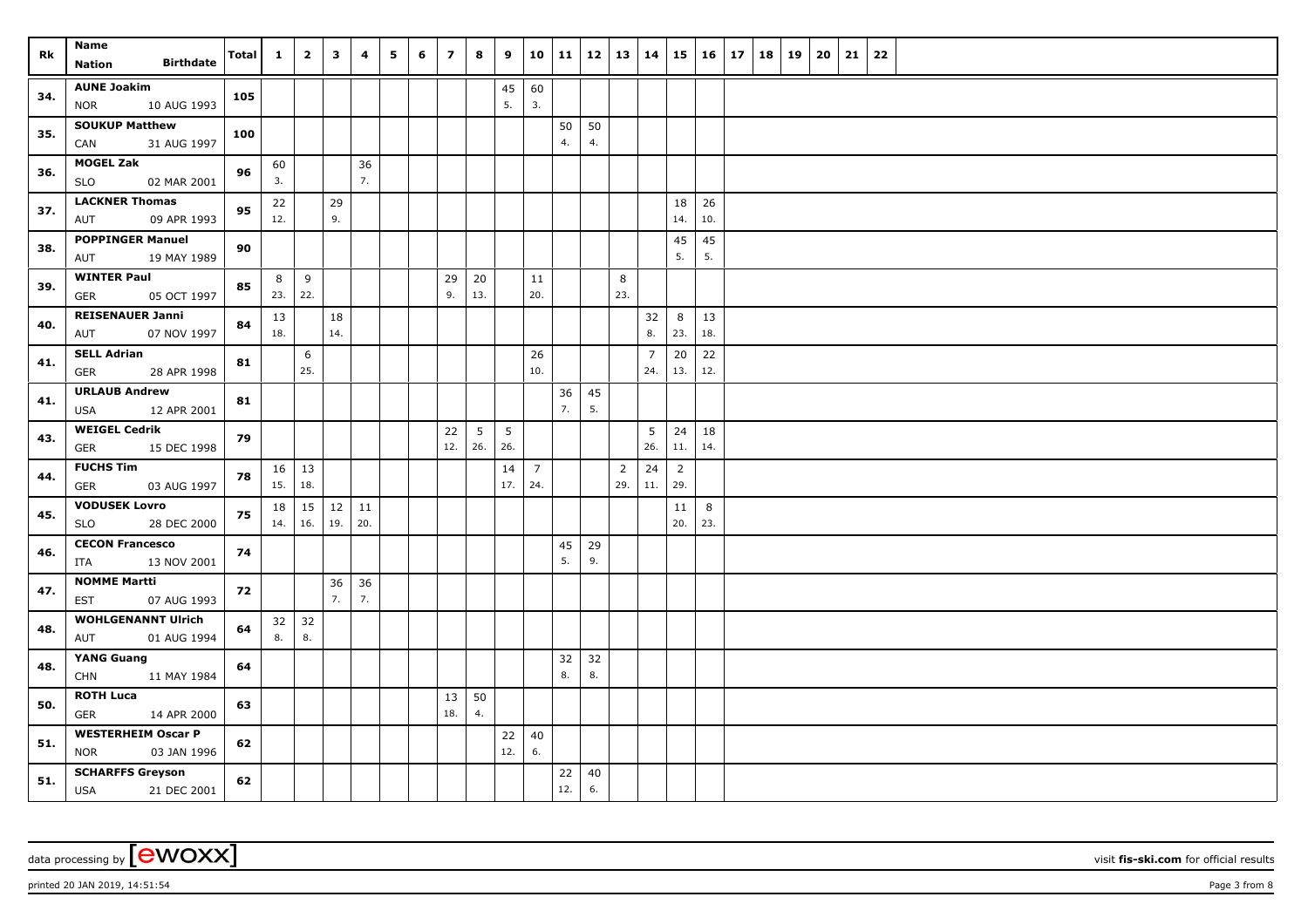| Rk  | Name<br><b>Birthdate</b>                           | Total | $\mathbf{1}$ | $\overline{\mathbf{2}}$ | $\overline{\mathbf{3}}$ | 4         | 5 | 6 | $\overline{z}$ | 8              | 9        | 10  | 11        | $12$   13   14 |           |           | $15 \vert$     | $16 \mid 17$ |  | 18 19 | 20 | 21 | 22 |  |
|-----|----------------------------------------------------|-------|--------------|-------------------------|-------------------------|-----------|---|---|----------------|----------------|----------|-----|-----------|----------------|-----------|-----------|----------------|--------------|--|-------|----|----|----|--|
|     | <b>Nation</b>                                      |       |              |                         |                         |           |   |   |                |                |          |     |           |                |           |           |                |              |  |       |    |    |    |  |
| 51. | <b>FUJITA Shinnosuke</b><br>21 NOV 2000<br>JPN     | 62    |              |                         |                         |           |   |   | 40<br>6.       | 22<br>12.      |          |     |           |                |           |           |                |              |  |       |    |    |    |  |
|     | <b>GASIENICA Patrick</b>                           |       |              |                         |                         |           |   |   | 6              |                |          |     | 29        | 22             |           |           | $\overline{3}$ |              |  |       |    |    |    |  |
| 54. | 28 NOV 1998<br>USA                                 | 60    |              |                         |                         |           |   |   | 25.            |                |          |     | 9.        | 12.            |           |           | 28.            |              |  |       |    |    |    |  |
| 55. | <b>KANTYKA Przemyslaw</b>                          | 54    |              |                         |                         |           |   |   |                |                | 18       | 36  |           |                |           |           |                |              |  |       |    |    |    |  |
|     | 15 DEC 1996<br>POL                                 |       |              |                         |                         |           |   |   |                |                | 14.      | 7.  |           |                |           |           |                |              |  |       |    |    |    |  |
| 56. | <b>MALTSEV Kevin</b><br><b>EST</b><br>04 JUL 2000  | 51    |              |                         | 29<br>9.                | 22<br>12. |   |   |                |                |          |     |           |                |           |           |                |              |  |       |    |    |    |  |
|     | <b>FARKAS Hunor</b>                                | 51    | 6            |                         | 45                      |           |   |   |                |                |          |     |           |                |           |           |                |              |  |       |    |    |    |  |
| 56. | 18 SEP 2001<br>ROU                                 |       | 25.          |                         | 5.                      |           |   |   |                |                |          |     |           |                |           |           |                |              |  |       |    |    |    |  |
| 58. | <b>MARUSIAK Yevhen</b>                             | 48    |              |                         | 8                       |           |   |   |                | $\overline{7}$ |          |     |           |                | 32        |           |                | $\mathbf{1}$ |  |       |    |    |    |  |
|     | <b>UKR</b><br>16 MAR 2000                          |       |              |                         | 23.                     |           |   |   |                | 24.            |          |     |           |                | 8.        |           |                | 30.          |  |       |    |    |    |  |
| 58. | <b>HAHN Julian</b><br><b>GER</b><br>07 NOV 1997    | 48    |              |                         |                         |           |   |   | 36<br>7.       | $12$<br>19.    |          |     |           |                |           |           |                |              |  |       |    |    |    |  |
|     | <b>GALIANI Mattia</b>                              |       |              |                         | 6                       |           |   |   | 20             | 9              |          |     |           |                |           |           |                | 11           |  |       |    |    |    |  |
| 60. | 05 MAY 2002<br>ITA                                 | 46    |              |                         | 25.                     |           |   |   | 13.            | 22.            |          |     |           |                |           |           |                | 20.          |  |       |    |    |    |  |
|     | <b>SATO Yukiya</b>                                 |       |              |                         | 22                      | 24        |   |   |                |                |          |     |           |                |           |           |                |              |  |       |    |    |    |  |
| 60. | 19 JUN 1995<br><b>JPN</b>                          | 46    |              |                         | 12.                     | 11.       |   |   |                |                |          |     |           |                |           |           |                |              |  |       |    |    |    |  |
| 60. | <b>VANCURA Tomas</b>                               | 46    |              |                         |                         |           |   |   |                |                | 26       | 20  |           |                |           |           |                |              |  |       |    |    |    |  |
|     | CZE<br>10 SEP 1996                                 |       |              |                         |                         |           |   |   |                |                | 10.      | 13. |           |                |           |           |                |              |  |       |    |    |    |  |
| 60. | <b>GRILC Tjas</b>                                  | 46    |              |                         |                         |           |   |   | 9              | 24             |          |     |           |                |           |           | $\overline{4}$ | 9<br>22.     |  |       |    |    |    |  |
|     | <b>SLO</b><br>03 SEP 2001                          |       |              |                         |                         |           |   |   | 22.            | 11.            |          |     |           |                |           |           | 27.            |              |  |       |    |    |    |  |
| 60. | <b>LAUCHLAN Nigel</b><br>CAN<br>03 MAR 1996        | 46    |              |                         |                         |           |   |   |                |                |          |     | 26<br>10. | 20<br>13.      |           |           |                |              |  |       |    |    |    |  |
|     | <b>WAGNER Lukas</b>                                |       |              | 18                      |                         |           |   |   |                | 1              |          |     |           |                |           |           |                |              |  |       |    |    |    |  |
| 65. | <b>GER</b><br>07 MAR 1995                          | 45    | 26<br>10.    | 14.                     |                         |           |   |   |                | 30.            |          |     |           |                |           |           |                |              |  |       |    |    |    |  |
|     | <b>POGRAJC Andraz</b>                              |       |              |                         |                         |           |   |   | 26             | 18             |          |     |           |                |           |           |                |              |  |       |    |    |    |  |
| 66. | 26 SEP 1991<br><b>SLO</b>                          | 44    |              |                         |                         |           |   |   | 10.            | 14.            |          |     |           |                |           |           |                |              |  |       |    |    |    |  |
| 67. | <b>BOMBEK Jan</b>                                  | 42    |              |                         | 24                      | 18        |   |   |                |                |          |     |           |                |           |           |                |              |  |       |    |    |    |  |
|     | <b>SLO</b><br>04 DEC 2001                          |       |              |                         | 11.                     | 14.       |   |   |                |                |          |     |           |                |           |           |                |              |  |       |    |    |    |  |
| 68. | <b>GRUSZKA Mateusz</b>                             | 40    |              |                         | 10                      | 14        |   |   | $\overline{2}$ | 14             |          |     |           |                |           |           |                |              |  |       |    |    |    |  |
|     | 04 APR 2001<br>POL                                 |       |              |                         | 21.                     | 17.       |   |   | 29.            | 17.            |          |     |           |                |           |           |                |              |  |       |    |    |    |  |
| 68. | <b>NIZNIK Adam</b>                                 | 40    |              |                         |                         | 6<br>25.  |   |   |                |                |          |     |           |                | 12<br>19. | 22<br>12. |                |              |  |       |    |    |    |  |
|     | 07 OCT 2002<br>POL<br><b>LADEHAUG Anders</b>       |       |              |                         |                         |           |   |   |                |                |          |     |           |                |           |           |                |              |  |       |    |    |    |  |
| 68. | <b>NOR</b><br>31 OCT 1999                          | 40    |              |                         |                         |           |   |   |                |                | 40<br>6. |     |           |                |           |           |                |              |  |       |    |    |    |  |
| 71. | <b>MOLNAR Florian</b><br><b>HUN</b><br>14 MAR 2002 | 39    |              |                         |                         |           |   |   |                |                |          |     | 13<br>18. | 26<br>10.      |           |           |                |              |  |       |    |    |    |  |

printed 20 JAN 2019, 14:51:54 **Page 4** from 8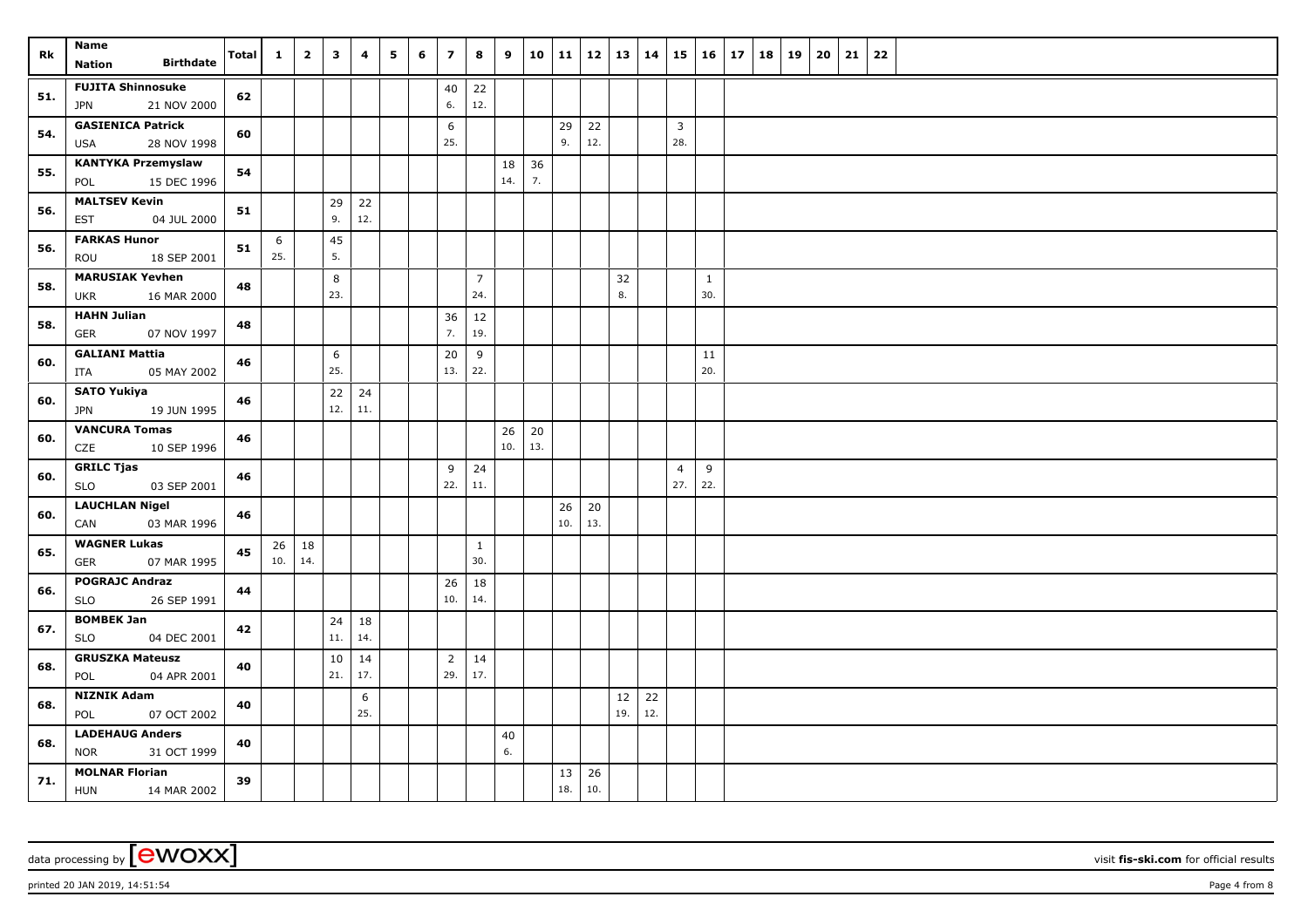| Rk  | Name                                        | Total | $\mathbf{1}$ | $\overline{\mathbf{2}}$        | $\mathbf{3}$ | 4         | 5 | 6 | $\overline{7}$ | 8                     | 9         | 10        | 11  |     | 12   13        | 14             |                     | $15 \mid 16 \mid$ | 17 | 18 | 19 | 20 | 21 | 22 |  |
|-----|---------------------------------------------|-------|--------------|--------------------------------|--------------|-----------|---|---|----------------|-----------------------|-----------|-----------|-----|-----|----------------|----------------|---------------------|-------------------|----|----|----|----|----|----|--|
|     | <b>Birthdate</b><br>Nation                  |       |              |                                |              |           |   |   |                |                       |           |           |     |     |                |                |                     |                   |    |    |    |    |    |    |  |
| 71. | <b>BIEGUN Krzysztof</b><br>21 MAY 1994      | 39    |              | $\overline{\mathbf{3}}$<br>28. | 16<br>15.    | 20<br>13. |   |   |                |                       |           |           |     |     |                |                |                     |                   |    |    |    |    |    |    |  |
|     | POL<br><b>WACKERNELL Julian</b>             |       |              |                                |              |           |   |   |                |                       |           |           |     |     |                |                |                     |                   |    |    |    |    |    |    |  |
| 71. | 21 JAN 2000<br>AUT                          | 39    |              | $\overline{2}$<br>29.          | 11<br>20.    | 26<br>10. |   |   |                |                       |           |           |     |     |                |                |                     |                   |    |    |    |    |    |    |  |
|     | <b>BOLTON Sam</b>                           |       |              |                                |              |           |   |   |                |                       |           |           | 24  | 14  |                |                |                     |                   |    |    |    |    |    |    |  |
| 74. | 09 DEC 2002<br><b>GBR</b>                   | 38    |              |                                |              |           |   |   |                |                       |           |           | 11. | 17. |                |                |                     |                   |    |    |    |    |    |    |  |
| 74. | <b>DEAN Decker</b>                          | 38    |              |                                |              |           |   |   |                |                       |           |           | 20  | 18  |                |                |                     |                   |    |    |    |    |    |    |  |
|     | USA<br>08 AUG 2000                          |       |              |                                |              |           |   |   |                |                       |           |           | 13. | 14. |                |                |                     |                   |    |    |    |    |    |    |  |
| 74. | <b>BJERKEENGEN Fredrik</b>                  | 38    |              |                                |              |           |   |   |                |                       | 9         | 29        |     |     |                |                |                     |                   |    |    |    |    |    |    |  |
|     | 11 NOV 1988<br>NOR                          |       |              |                                |              |           |   |   |                |                       | 22.       | 9.        |     |     |                |                |                     |                   |    |    |    |    |    |    |  |
| 77. | <b>PRISLIC Ernest</b><br>30 SEP 1993<br>SLO | 37    | 5<br>26.     |                                |              |           |   |   |                |                       |           |           |     |     |                |                | $16 \mid 16$<br>15. | 15.               |    |    |    |    |    |    |  |
|     | <b>SKUPIEN Damian</b>                       |       |              |                                |              | 13        |   |   |                | 8                     |           |           |     |     |                | 13             |                     |                   |    |    |    |    |    |    |  |
| 78. | 21 SEP 1999<br>POL                          | 34    |              |                                |              | 18.       |   |   |                | 23.                   |           |           |     |     |                | 18.            |                     |                   |    |    |    |    |    |    |  |
|     | <b>KARLEN Gabriel</b>                       |       |              |                                |              |           |   |   |                |                       | 20        | 14        |     |     |                |                |                     |                   |    |    |    |    |    |    |  |
| 78. | 10 MAR 1994<br>SUI                          | 34    |              |                                |              |           |   |   |                |                       | 13.       | 17.       |     |     |                |                |                     |                   |    |    |    |    |    |    |  |
| 78. | <b>RESINGER Peter</b>                       | 34    |              |                                |              |           |   |   |                |                       | 32        |           |     |     |                |                |                     | $\overline{2}$    |    |    |    |    |    |    |  |
|     | 28 JUN 2000<br>AUT                          |       |              |                                |              |           |   |   |                |                       | 8.        |           |     |     |                |                |                     | 29.               |    |    |    |    |    |    |  |
| 78. | <b>SCHLUETTER Anton</b>                     | 34    |              |                                |              |           |   |   |                |                       |           |           |     |     | 24             | 10             |                     |                   |    |    |    |    |    |    |  |
|     | 20 OCT 1997<br><b>GER</b>                   |       |              |                                |              |           |   |   |                |                       |           |           |     |     | 11.            | 21.            |                     |                   |    |    |    |    |    |    |  |
| 82. | <b>GIBSON Hunter</b>                        | 33    |              |                                |              |           |   |   |                |                       |           |           | 18  | 15  |                |                |                     |                   |    |    |    |    |    |    |  |
|     | 30 MAR 2001<br>USA                          |       |              |                                |              |           |   |   |                |                       |           |           | 14. | 16. |                |                |                     |                   |    |    |    |    |    |    |  |
| 83. | LI Chao                                     | 31    |              |                                |              |           |   |   |                |                       |           |           | 15  | 16  |                |                |                     |                   |    |    |    |    |    |    |  |
|     | <b>CHN</b><br>07 SEP 1988                   |       |              |                                |              |           |   |   |                |                       |           |           | 16. | 15. |                |                |                     |                   |    |    |    |    |    |    |  |
| 83. | <b>AHONEN Mico</b><br>27 NOV 2001<br>FIN    | 31    |              |                                |              |           |   |   |                | $\overline{2}$<br>29. |           |           |     |     | 11<br>20.      | 18<br>14.      |                     |                   |    |    |    |    |    |    |  |
|     | OI Shun                                     |       |              |                                |              |           |   |   | 14             | 16                    |           |           |     |     |                |                |                     |                   |    |    |    |    |    |    |  |
| 85. | 23 MAY 2001<br>JPN                          | 30    |              |                                |              |           |   |   | 17.            | 15.                   |           |           |     |     |                |                |                     |                   |    |    |    |    |    |    |  |
| 85. | <b>PRESECNIK Jernej</b>                     | 30    | $10 \mid 20$ |                                |              |           |   |   |                |                       |           |           |     |     |                |                |                     |                   |    |    |    |    |    |    |  |
|     | 18 JAN 2002<br>SLO                          |       | 21.          | 13.                            |              |           |   |   |                |                       |           |           |     |     |                |                |                     |                   |    |    |    |    |    |    |  |
| 85. | <b>KYTOSAHO Niko</b>                        | 30    | 22           |                                |              |           |   |   |                |                       |           |           |     |     | $\overline{4}$ | $\overline{4}$ |                     |                   |    |    |    |    |    |    |  |
|     | FIN<br>18 DEC 1999                          |       | 12.          |                                |              |           |   |   |                |                       |           |           |     |     | 27.            | 27.            |                     |                   |    |    |    |    |    |    |  |
| 88. | <b>STOSEL Kacper</b>                        | 29    |              |                                | 14           | 15        |   |   |                |                       |           |           |     |     |                |                |                     |                   |    |    |    |    |    |    |  |
|     | POL<br>07 JAN 2001                          |       |              |                                | 17.          | 16.       |   |   |                |                       |           |           |     |     |                |                |                     |                   |    |    |    |    |    |    |  |
| 89. | <b>HU Jingtao</b>                           | 28    |              |                                |              |           |   |   |                |                       |           |           | 16  | 12  |                |                |                     |                   |    |    |    |    |    |    |  |
|     | <b>CHN</b><br>02 NOV 2001                   |       |              |                                |              |           |   |   |                |                       |           |           | 15. | 19. |                |                |                     |                   |    |    |    |    |    |    |  |
| 90. | <b>INGEBRIGTSEN Christian</b>               | 26    |              |                                |              |           |   |   |                |                       | 10<br>21. | 16<br>15. |     |     |                |                |                     |                   |    |    |    |    |    |    |  |
|     | <b>NOR</b><br>14 APR 1994                   |       |              |                                |              |           |   |   |                |                       |           |           |     |     |                |                |                     |                   |    |    |    |    |    |    |  |

printed 20 JAN 2019, 14:51:54 **Page 5** from 8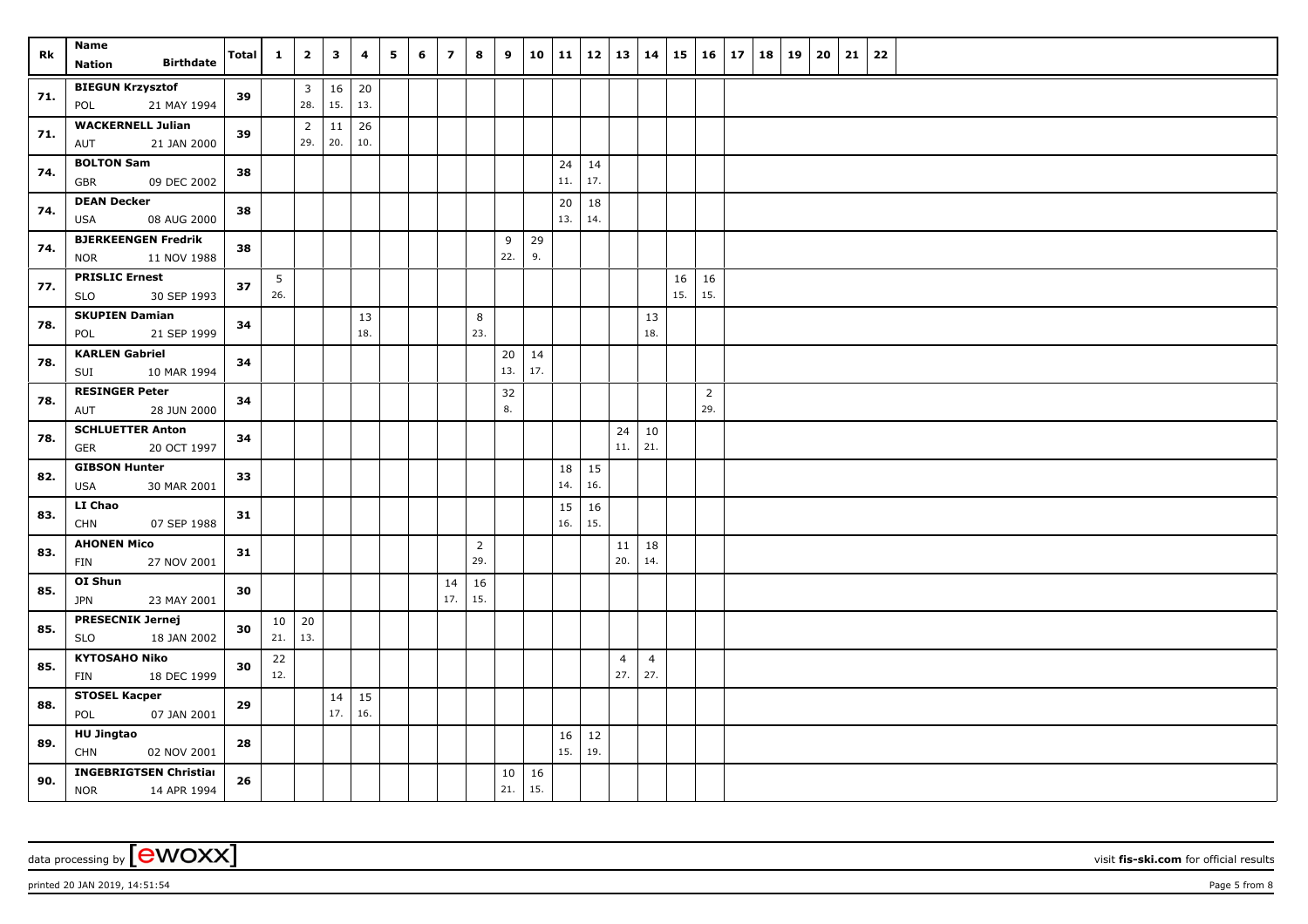| Rk   | <b>Name</b><br><b>Birthdate</b><br>Nation                 | Total | $\mathbf{1}$        | $\mathbf{2}$   | 3                     | 4 | 5 | 6 | $\overline{\mathbf{z}}$ | 8                              | 9                     | 10        | 11                    | 12                    | 13                    | 14                    | 15                    | $16 \mid 17$          | 18 | 19 | 20 | 21 | 22 |  |
|------|-----------------------------------------------------------|-------|---------------------|----------------|-----------------------|---|---|---|-------------------------|--------------------------------|-----------------------|-----------|-----------------------|-----------------------|-----------------------|-----------------------|-----------------------|-----------------------|----|----|----|----|----|--|
| 90.  | <b>HAUSWIRTH Sandro</b><br>SUI<br>29 AUG 2000             | 26    | 2<br>29.            | 24<br>11.      |                       |   |   |   |                         |                                |                       |           |                       |                       |                       |                       |                       |                       |    |    |    |    |    |  |
| 92.  | <b>BRESADOLA Giovanni</b><br>17 FEB 2001<br>ITA           | 25    |                     |                | $\overline{4}$<br>27. |   |   |   |                         |                                |                       |           |                       |                       |                       |                       | 14<br>17.             | $\overline{7}$<br>24. |    |    |    |    |    |  |
| 92.  | <b>SOEBERG Sigurd Nymoel</b><br>31 AUG 1994<br><b>NOR</b> | 25    |                     |                |                       |   |   |   |                         |                                | 15<br>16.             | 10<br>21. |                       |                       |                       |                       |                       |                       |    |    |    |    |    |  |
| 92.  | <b>CHEN Zhe</b><br><b>CHN</b><br>09 MAR 1993              | 25    |                     |                |                       |   |   |   |                         |                                |                       |           | 19.                   | $12 \mid 13$<br>18.   |                       |                       |                       |                       |    |    |    |    |    |  |
| 92.  | PILCH Tomasz<br>POL<br>20 OCT 2000                        | 25    |                     |                |                       |   |   |   |                         |                                |                       |           |                       |                       | 16<br>15.             | 9<br>22.              |                       |                       |    |    |    |    |    |  |
| 96.  | <b>MAH Nathaniel</b><br>CAN<br>08 SEP 1995                | 24    |                     |                |                       |   |   |   |                         |                                |                       |           |                       | 24<br>11.             |                       |                       |                       |                       |    |    |    |    |    |  |
| 97.  | <b>LOCK Robert</b><br>02 SEP 1997<br>GBR                  | 23    |                     |                |                       |   |   |   |                         |                                |                       |           | 14<br>17.             | 9<br>22.              |                       |                       |                       |                       |    |    |    |    |    |  |
| 97.  | <b>HEIKKINEN Kalle</b><br>16 SEP 1999<br>FIN              | 23    | $\mathbf{3}$<br>28. |                |                       |   |   |   |                         |                                |                       |           |                       |                       |                       | 20<br>13.             |                       |                       |    |    |    |    |    |  |
| 99.  | <b>ROMBACH Sebastian</b><br>GER<br>22 JUL 1996            | 22    |                     | 22<br>12.      |                       |   |   |   |                         |                                |                       |           |                       |                       |                       |                       |                       |                       |    |    |    |    |    |  |
| 100. | <b>KAVILO Henri</b><br>05 JUL 1999<br>FIN                 | 21    |                     | 12<br>19.      |                       |   |   |   |                         |                                |                       |           |                       |                       | $\overline{7}$<br>24. | $\overline{2}$<br>29. |                       |                       |    |    |    |    |    |  |
| 101. | <b>HOLUB Benedikt</b><br>02 OCT 2000<br>CZE               | 20    |                     |                |                       |   |   |   | 10<br>21.               | 10<br> 21.                     |                       |           |                       |                       |                       |                       |                       |                       |    |    |    |    |    |  |
| 102. | <b>HAUKEDAL Richard</b><br><b>NOR</b><br>31 AUG 1996      | 19    |                     |                |                       |   |   |   |                         |                                | $\overline{7}$<br>24. | 12<br>19. |                       |                       |                       |                       |                       |                       |    |    |    |    |    |  |
| 102. | <b>TREMBLAY Stephane</b><br>07 FEB 2003<br>CAN            | 19    |                     |                |                       |   |   |   |                         |                                |                       |           | 9<br>22.              | $10\,$<br>21.         |                       |                       |                       |                       |    |    |    |    |    |  |
| 102. | <b>HAFNAR Mark</b><br>11 APR 2002<br><b>SLO</b>           | 19    | 11<br>20.           | $\,8\,$<br>23. |                       |   |   |   |                         |                                |                       |           |                       |                       |                       |                       |                       |                       |    |    |    |    |    |  |
| 105. | <b>CHOI Heung Chul</b><br>03 DEC 1981<br>KOR              | 18    |                     |                |                       |   |   |   | 15<br>16.               | $\overline{\mathbf{3}}$<br>28. |                       |           |                       |                       |                       |                       |                       |                       |    |    |    |    |    |  |
| 105. | <b>MATTOON Nathan</b><br>22 SEP 1998<br><b>USA</b>        | 18    |                     |                |                       |   |   |   |                         |                                |                       |           | $\overline{7}$<br>24. | 11<br>20.             |                       |                       |                       |                       |    |    |    |    |    |  |
| 105. | <b>KALINICHENKO Vitaliy</b><br>09 AUG 1993<br><b>UKR</b>  | 18    |                     |                |                       |   |   |   |                         |                                |                       |           |                       |                       | 15<br>16.             |                       |                       | $\overline{3}$<br>28. |    |    |    |    |    |  |
| 108. | <b>GASIENICA Lucas</b><br><b>USA</b><br>25 MAR 1994       | 17    |                     |                |                       |   |   |   |                         |                                |                       |           | 10<br>21.             | $\overline{7}$<br>24. |                       |                       |                       |                       |    |    |    |    |    |  |
| 108. | <b>CACINA Daniel Andrei</b><br>ROU<br>17 OCT 2001         | 17    |                     |                |                       |   |   |   |                         | $\overline{4}$<br>27.          |                       |           |                       |                       |                       |                       | $\overline{7}$<br>24. | 6<br>25.              |    |    |    |    |    |  |

printed 20 JAN 2019, 14:51:54 **Page 6** from 8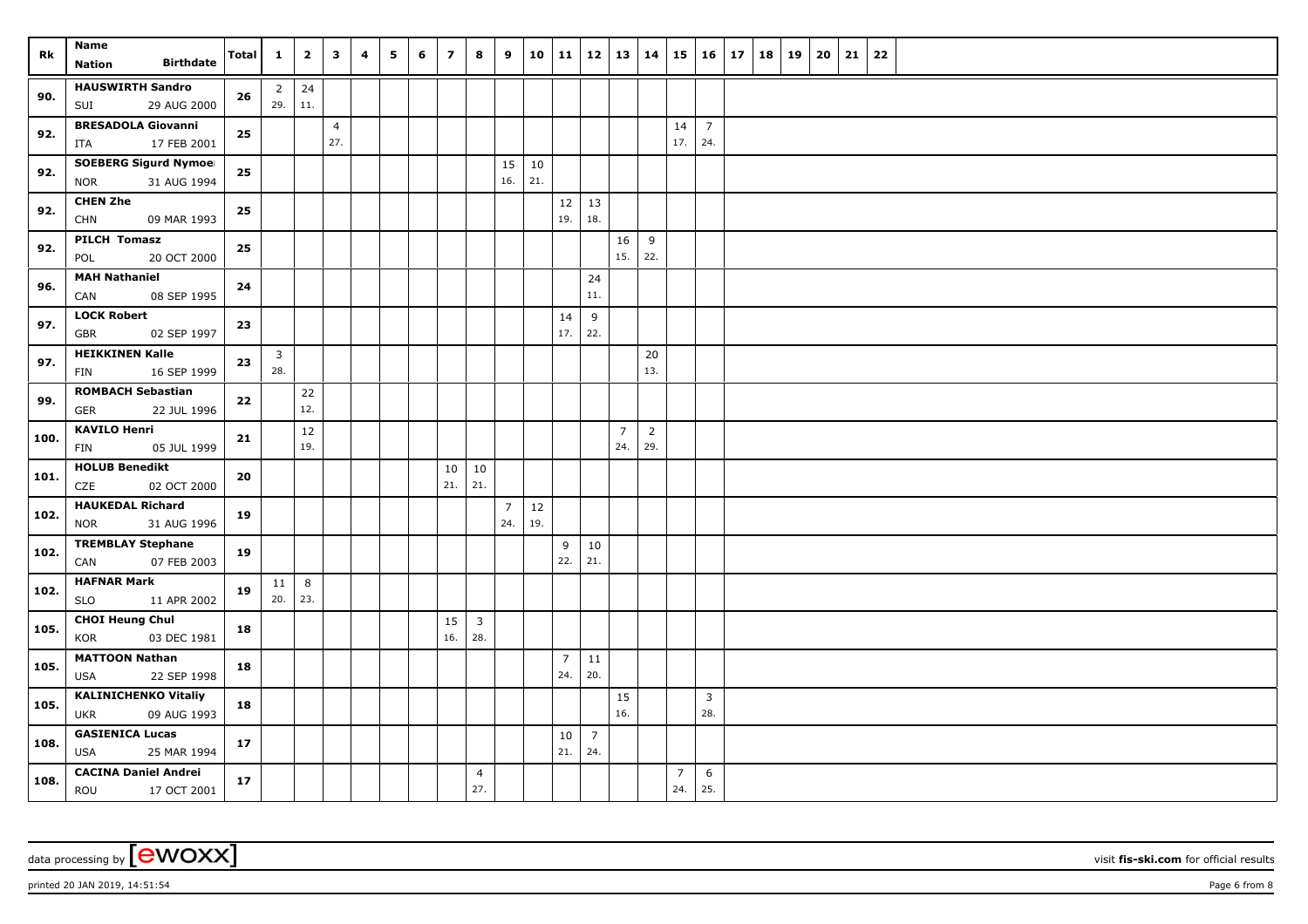| Rk   | <b>Name</b><br><b>Birthdate</b><br><b>Nation</b>           | Total          | $\mathbf{1}$          | $\overline{\mathbf{2}}$ | $\mathbf{3}$          | 4                     | 5 | 6 | $\overline{z}$        | 8         | 9                     | 10                     | 11        | 12   13   14 |           |                       | 15        | $16 \mid 17$ | 18 | 19 | 20 | 21 | 22 |  |
|------|------------------------------------------------------------|----------------|-----------------------|-------------------------|-----------------------|-----------------------|---|---|-----------------------|-----------|-----------------------|------------------------|-----------|--------------|-----------|-----------------------|-----------|--------------|----|----|----|----|----|--|
| 110. | <b>SOEGARD Jonas Gropen</b><br>31 JUL 1996<br><b>NOR</b>   | 16             |                       |                         |                       |                       |   |   |                       |           | 11<br>20.             | $5\phantom{.0}$<br>26. |           |              |           |                       |           |              |    |    |    |    |    |  |
| 110. | LI Guozheng<br>22 DEC 1994<br><b>CHN</b>                   | 16             |                       |                         |                       |                       |   |   |                       |           |                       |                        | 8<br>23.  | 8<br>23.     |           |                       |           |              |    |    |    |    |    |  |
| 110. | <b>KOS Lovro</b><br>SLO<br>23 JUL 1999                     | 16             |                       |                         | $\overline{3}$<br>28. |                       |   |   |                       |           |                       |                        |           |              |           |                       | 13<br>18. |              |    |    |    |    |    |  |
| 110. | <b>ZAMBELLI Gabriele</b><br>ITA<br>08 MAR 1999             | 16             |                       |                         | 13<br>18.             | $\overline{3}$<br>28. |   |   |                       |           |                       |                        |           |              |           |                       |           |              |    |    |    |    |    |  |
| 114. | <b>SELCER Radek</b><br>CZE<br>10 AUG 2001                  | 15             |                       |                         | $\overline{7}$<br>24. | $\overline{4}$<br>27. |   |   | $\mathbf{1}$<br>30.   |           |                       |                        |           |              |           | $\overline{3}$<br>28. |           |              |    |    |    |    |    |  |
| 114. | <b>OSTERC Aljaz</b><br><b>SLO</b><br>02 MAR 1999           | 15             |                       |                         |                       |                       |   |   |                       | 15<br>16. |                       |                        |           |              |           |                       |           |              |    |    |    |    |    |  |
| 116. | <b>ERIKSEN Sander Vossan</b><br>29 DEC 2000<br><b>NOR</b>  | 13             |                       |                         |                       |                       |   |   |                       |           | $\overline{3}$<br>28. | 10<br>21.              |           |              |           |                       |           |              |    |    |    |    |    |  |
| 117. | <b>KOTIK Kiril</b><br><b>RUS</b><br>02 NOV 1998            | 12             |                       |                         |                       |                       |   |   | 12<br>19.             |           |                       |                        |           |              |           |                       |           |              |    |    |    |    |    |  |
| 117. | <b>ROBNIK Luka</b><br><b>SLO</b><br>25 OCT 2001            | 12             |                       |                         |                       | $\overline{7}$<br>24. |   |   |                       |           |                       |                        |           |              |           |                       | 5<br>26.  |              |    |    |    |    |    |  |
| 117. | <b>BRESADOLA Davide</b><br>10 SEP 1988<br>ITA              | 12             |                       |                         |                       |                       |   |   |                       |           |                       |                        |           |              |           |                       | 12<br>19. |              |    |    |    |    |    |  |
| 120. | <b>ALAMOMMO Andreas</b><br>FIN<br>23 DEC 1998              | 11             | $\overline{4}$<br>27. | $\overline{7}$<br>24.   |                       |                       |   |   |                       |           |                       |                        |           |              |           |                       |           |              |    |    |    |    |    |  |
| 120. | <b>ROLSETH Noah</b><br>CAN<br>29 JUL 2003                  | 11             |                       |                         |                       |                       |   |   |                       |           |                       |                        | 11<br>20. |              |           |                       |           |              |    |    |    |    |    |  |
| 122. | <b>VETELAINEN Jonne</b><br>12 JUL 2000<br>FIN              | 10             |                       |                         |                       |                       |   |   |                       |           |                       |                        |           |              | 10<br>21. |                       |           |              |    |    |    |    |    |  |
| 122. | <b>VALTINER Noah</b><br>10 MAY 1999<br>AUT                 | 10             |                       | 10<br>21.               |                       |                       |   |   |                       |           |                       |                        |           |              |           |                       |           |              |    |    |    |    |    |  |
| 122. | <b>KVEDER Miha</b><br><b>SLO</b><br>18 OCT 1993            | 10             |                       |                         | 10<br>21.             |                       |   |   |                       |           |                       |                        |           |              |           |                       |           |              |    |    |    |    |    |  |
| 125. | <b>MAYLAENDER Axel</b><br><b>GER</b><br>02 AUG 1998        | 9              | 9<br>22.              |                         |                       |                       |   |   |                       |           |                       |                        |           |              |           |                       |           |              |    |    |    |    |    |  |
| 125. | <b>SOLBERG Christian Roes</b><br><b>NOR</b><br>26 SEP 1999 | 9              |                       |                         |                       |                       |   |   |                       |           | 5<br>26.              | $\overline{4}$<br>27.  |           |              |           |                       |           |              |    |    |    |    |    |  |
| 127. | <b>CHO Sungwoo</b><br>KOR<br>01 JAN 2000                   | 8              |                       |                         |                       |                       |   |   | 8<br>23.              |           |                       |                        |           |              |           |                       |           |              |    |    |    |    |    |  |
| 128. | <b>NISHIMORI Kaito</b><br><b>JPN</b><br>06 JUL 1999        | $\overline{z}$ |                       |                         |                       |                       |   |   | $\overline{7}$<br>24. |           |                       |                        |           |              |           |                       |           |              |    |    |    |    |    |  |